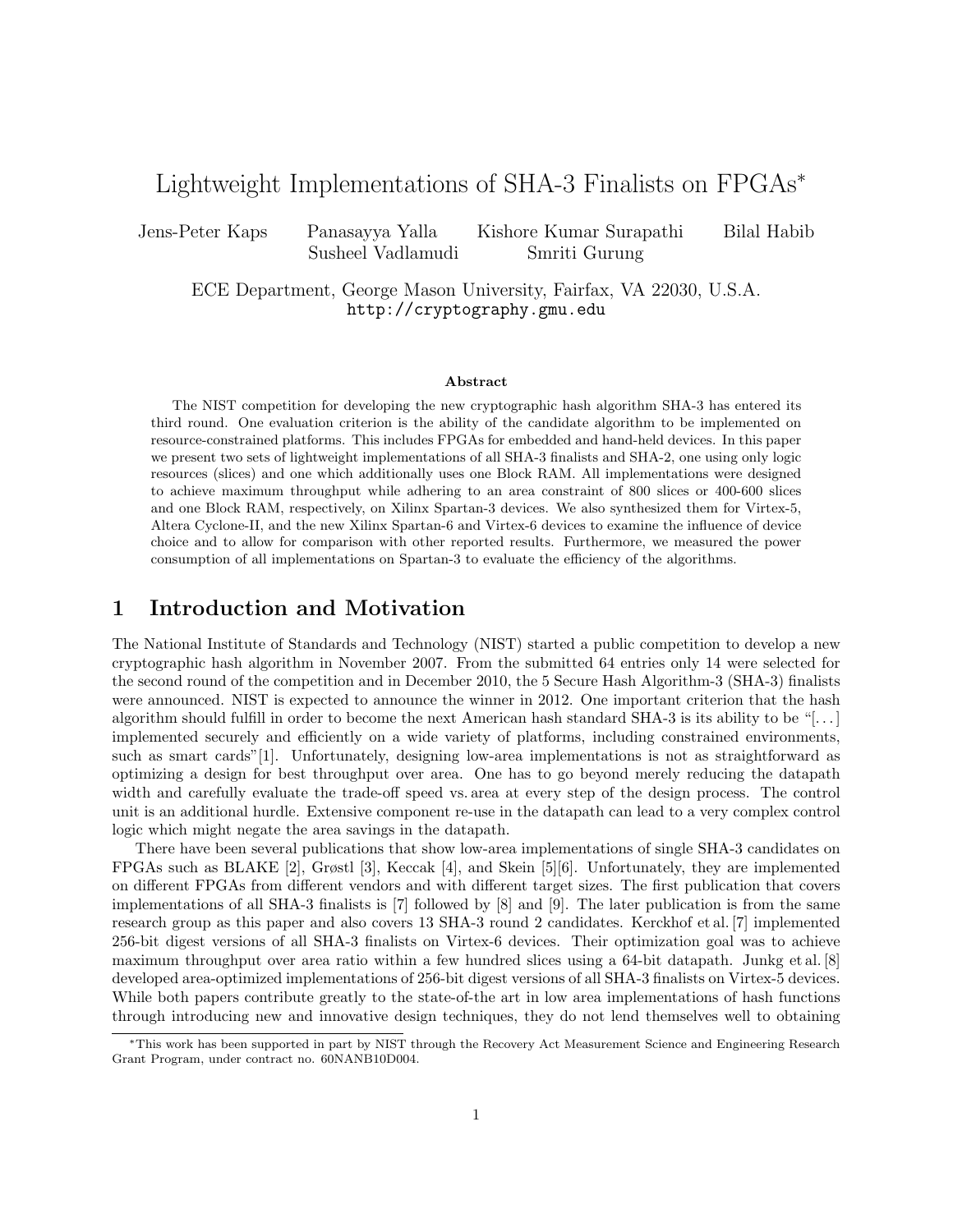a fair ranking of algorithms. In [7] the area consumption of the algorithms varies up to 2.2 times and the resulting throughput 7.8 times with the smallest implementation having the worst throughput and the largest the highest throughput. The variations in [8] with 2.7 for area and 42.4 for speed are even larger. We believe that only if one criterion is fixed (e.g. area or throughput) a fair comparison can be made.

In [9] we fixed the area to around 500 slices and 1 Block RAM and asked the question: "Given an area budget, what is the fastest algorithm". In this paper we expanded upon our previous work by introducing an improved datapath for JH and adding new implementations of all SHA-3 finalists designed for a new area requirement that does not use Block RAMs but only logic resources (slices). This allows for an interesting analysis on the impact of using Block RAMs and for fair comparison with reported results of other groups who do not use Block RAMs either. Furthermore, we implemented SHA-2 for both area requirements to examine which SHA-3 candidates can outperform SHA-2. A very important metric for implementations on embedded devices is the power consumption. Westermann et al.[10] measured and compared the power consumption of all round 2 candidates on a personal computer. However, to the authors knowledge there have not been any power/energy consumption results reported of the SHA-3 candidates on FPGAs. We measured the average and maximum power consumption of our implementations, and ranked the algorithms based upon the energy needed to hash a message per bit of message.

The remainder of the paper is organized as follows. In Sect. 2 we present the design methodology we used including clear assumptions and goals, the power measurement technique and performance metrics. We describe the datapaths of the five SHA-3 finalists and SHA-2 in detail in Sect. 3. Section 4 shows the results of our implementations and compares them amongst each other and with implementations of [7] and [8].

## **2 Methodology**

The primary target for our lightweight implementations are the low-cost Xilinx Spartan-3 FPGAs. We choose VHDL to describe our lightweight architectures. All implementations were designed at a low level for our main target FPGA family such that we can already obtain a rather precise estimate of the required area from detailed datapath diagrams. This approach allowed us to enforce a similar coding style across several designers and algorithms. Furthermore, we built a small VHDL library of elementary functions that was used by all designers.

#### **2.1 Assumptions and Goals**

Only SHA-3 variants with 256-bit digest have been implemented as these are the most likely variants to be used in area-constrained designs. Furthermore, we assume that padding is done in software. This assumption goes hand-in-hand with the application of hash functions to SOC designs. The salt values of all SHA-3 candidates who support them are set to zero. Typical optimization goals for hardware implementations are: maximum throughput, maximum throughput to area ratio, and minimum area. In order to compare lightweight implementations the minimum area target seems logical. However, optimizing the implementations for minimum area would yield a ranking of algorithms solely based on area, i.e. we would know which is the smallest and which is the largest irrespective of the throughput that is achieved by these implementations. This information is of not much use in practice. A different approach is to optimize for throughput given an area constraint. We believe that this is a much more realistic scenario. Additionally this optimization goal lets us determine how efficient an algorithm is in a constrained environment which is a factor of an algorithm's flexibility. This is a clearly stated evaluation criterion by NIST [1]. Resource consumption of an FPGA is characterized by the number of logic resources (slices for Xilinx, LEs for Altera), Block RAMs, and Multipliers consumed. In this paper we choose to explore two area targets, one using only logic resources of up to 768 slices, which is equivalent to the smallest Xilinx Spartan-3 device (xc3s50pq) and one using between 450 to 650 slices and 1 Block RAM on Xilinx Spartan-3 FPGAs. The size of the ranges was chosen based on our previous low-area implementation results. Within these area constraints we try to achieve maximum throughput. Therefore, our final comparisons will be in terms of the ratio of throughput to area.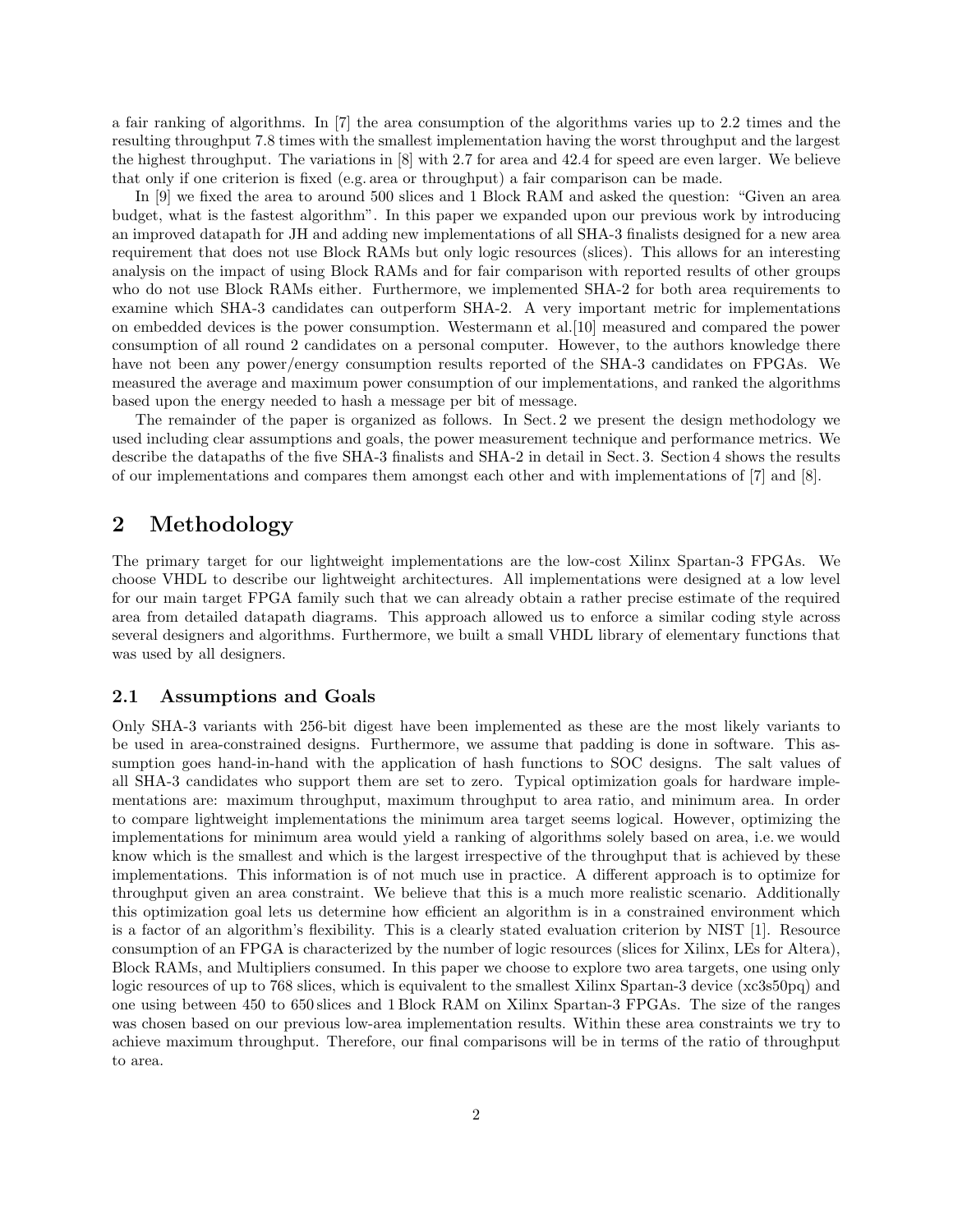#### **2.2 Tools and Result Generation**

Even though all designs were targeted for Spartan-3 devices it is interesting to see how our implementations perform on low-cost devices from another vendor such as Altera Cyclone-II, high speed devices such as Xilinx Virtex-5, and on newer devices such as Spartan-6 and Virtex-6. All results will published in the ATHENa results database [11]. All designs were implemented using the vendor tools: Xilinx ISE 13.1 Web Pack and Altera QuartusII v. 10.0 Web Edition, and verified after place-and-route against known answer test files provided by the submissions packet of each hash function. All results were generated using the open source benchmarking tool ATHENa (Automated Tool for Hardware EvaluatioN) [12]. Other than simplifying the result generation, ATHENa also varies the vendor tool parameters to achieve optimal results.

### **2.3 Interface and Protocol**

We based our hardware interface and I/O protocol on the one we used in [9] which has its origins in [13] and was updated in [14]. The SHA Core assumes that its inputs and outputs are connected to FIFOs.

#### **2.4 Power Measurement Methodology**

In order to measure the power consumption of a hash function on an FPGA, we have to build a separate circuit that supplies it with test vectors and checks the results. We call this separate circuit the *Wrapper* as it envelopes the hash circuit. The Wrapper and the SHA Core are connected via the FIFO interfaces mentioned in Sect. 2.3 as shown in Fig. 1. We implemented the Wrapper on a Nexys-2 board and the SHA Core on a Spartan-3E Starter Board. Both boards are connected via a a bridge connector which is wired for all FIFO signals, clock, reset and ground. Each board has its own power supply, hence we are able to measure the power consumption of the SHA Core independently of the Wrapper. Observing the signals of the FIFO interfaces allows the Wrapper to identify which phase the SHA Core is(*Idle*, *Loading* a block, *Processing* a block, *Writing* a hash value) and generate a trigger signal accordingly.



Figure 1: Power Measurement Setup

A Xilinx Spartan-3 FPGA uses three supply voltages: *VCore*, *VAux*, and *VOut*. The supplies *VAux* and *VOut* are used for I/O, clock managers, JTAG, etc. All internal logic functions of the FPGA are powered by *VCore*. Even though measuring the power supplied through *VAux* and *VOut* would be needed for a full power profile, we expect that there will not be a significant difference in these power consumptions as neither of our implementations uses any internal feature of the FPGA powered by them other than I/O. As we test all cores with the same messages and receiving equal length digests, the power consumed due to I/O signals should be very similar. Hence, we only measure the power consumed from *VCore*.

The power consumption consists of a static and a dynamic part:  $P_{Total} = P_{Static} + P_{Dynamic}$ .  $P_{Static}$  is constant while *PDynamic* is proportional to the clock speed. In order to estimate the power consumption for a different clock speed than the one we use for measurement, it is important to know both. We obtain *PStatic* by measuring *ICore* drawn from the *VCore* supply when neither clock nor any input values are applied. Once we apply a clock of 50 MHz we record *ICore* during the *Loading*, *Processing*, and *Writing* phases, identify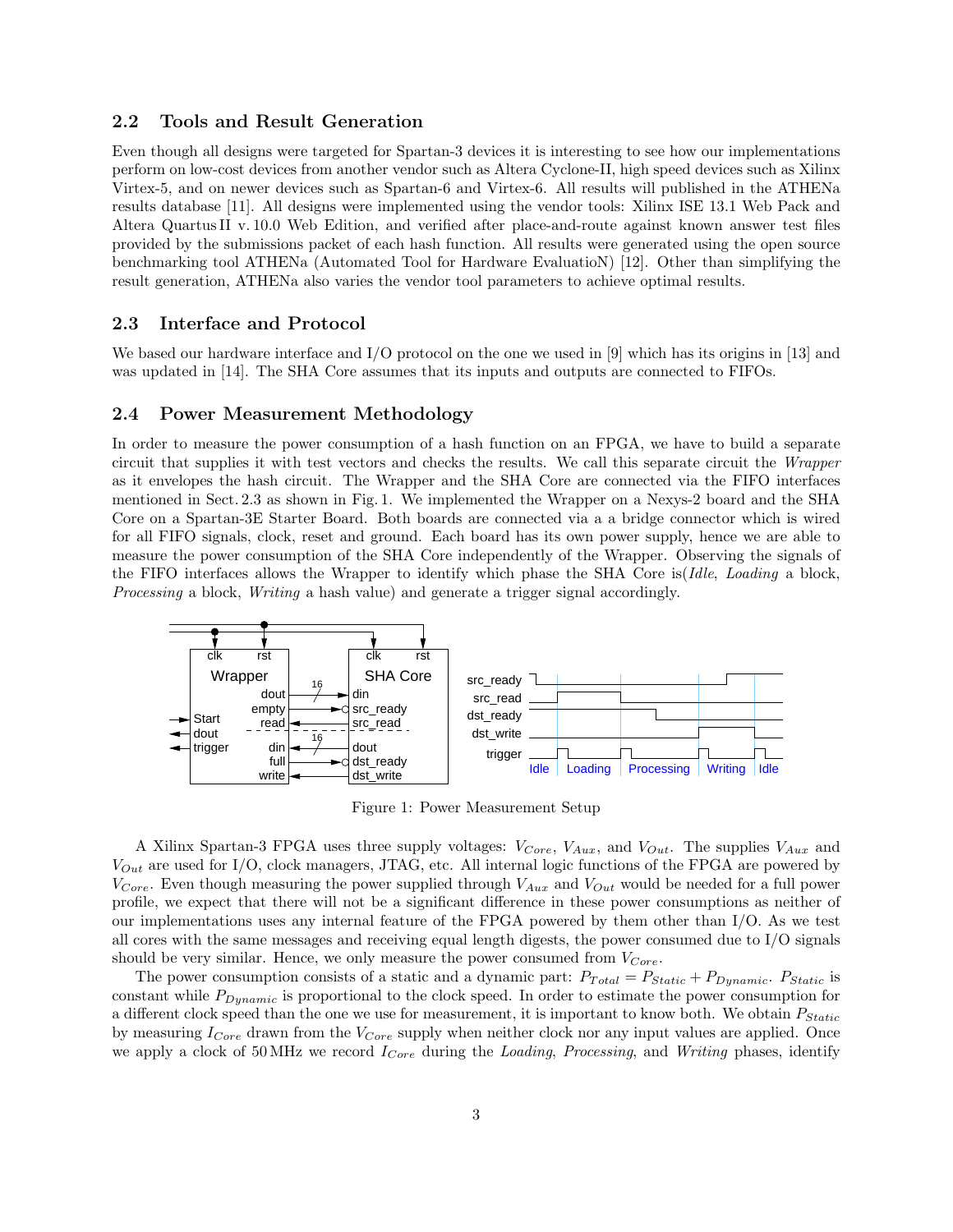the maximum and calculate the average value to obtain  $P_{Total} = V_{Core} \cdot I_{Core}$  which allows us to calculate  $P_{Dynamic}$ . The circuit we use to measure  $I_{Core}$  is shown in Fig. 2.



Figure 2: Power Measurement Circuit

#### **2.5 Area Minimization Techniques**

**Datapath:** The most straightforward approach to reducing the area of the datapath is folding. Vertical folding reduces the datapath width while horizontal folding reduces the size of processing elements while maintaining the datapath width. How many times and in which direction a design can be folded depends on the algorithm. The extent to which folding can be applied to the SHA-3 candidates and how much it affects their throughput and throughput over area ratio has been examined by Homsirikamol et al. [15]. They show that only BLAKE can reach our area constraints through folding alone, Grøstl remains too large, JH area increases when folded, and Keccak as well as Skein cannot be folded at all and hence far exceed our area constraints. Another technique is reusing of processing elements. We heavily use this technique and additionally, we apply vertical folding at multiple levels down to single processing elements, not just the datapath as a whole as done in [15]. For example the Skein algorithm uses 4 Mix functions each using a 64-bit adder and a 64-bit XOR. We fold the 4 Mix functions into 1 and within the Mix function we reuse a 32-bit adder to perform 64-bit additions. The same adder is also reused for the key injections. Both folding and reuse of processing elements minimize the area consumption at the cost of an increased number of clock cycles. We reduced this increase to some extent by interleaving operations through pipelining. In some of the algorithms like SHA-2, straight forward application of pipelining techniques is not trivial due to data dependency. So an optimization technique called quasi-pipelining is applied to reduce the critical time. These technique rearranges order of operations along with introduction of pipeline registers which optimizes the critical path along with reduction in latency.

**Logic Resources:** In Xilinx Spartan-3 FPGA devices, there are two types of slices SLICELs and SLICEMs. SLICELs has LUTs which can configured only for logic implementation. But SLICEM LUTs can be configured either as memory or logic. In memory mode, SLICEM LUTs can be configured either as 1x16 DRAM called RAM16 or 16-bit shift register called SLR16. The RAM16s can be configured as single-port or dualport memory units. The dual-port DRAM is not a true dual-port as only one port can be used as read/write port while the other as read only port.

**Block RAM:** Block RAMs (BRAMs) offer a large amount of memory space for storage but have a limited number of ports and I/O lines. Xilinx Spartan-3 BRAMs can be configured as single or dual port memories with a maximum data width of 64 bits or 32 bits per port, respectively. Each port is associated with a single address input. This limits the number of independent values and the number of bits that can be accessed in a single clock cycle. Our Grøstl design processes four 8-bit values in each clock cycle. Even though these are only 32 bits, a dual port BRAM does not allow reading of four independent values in one clock cycle. Hence, we store that data in 4 Distributed RAMs. The Spartan-3 BRAM data sheet specifies that data is written to the address applied in the current clock cycle, but read from the address of the previous clock cycle. Hence, computing  $Mem[i] = Mem[i] + k$ , where each element is a 64-bit word, requires 2 clock cycles per address location *i*, i.e. dedicated write cycles. These are not needed when computing  $Mem[i + i] = Mem[i] + k$ , i.e. when an address shift is acceptable. In our early Keccak design, this address shift increased the complexity of the control logic and with it the area consumption beyond our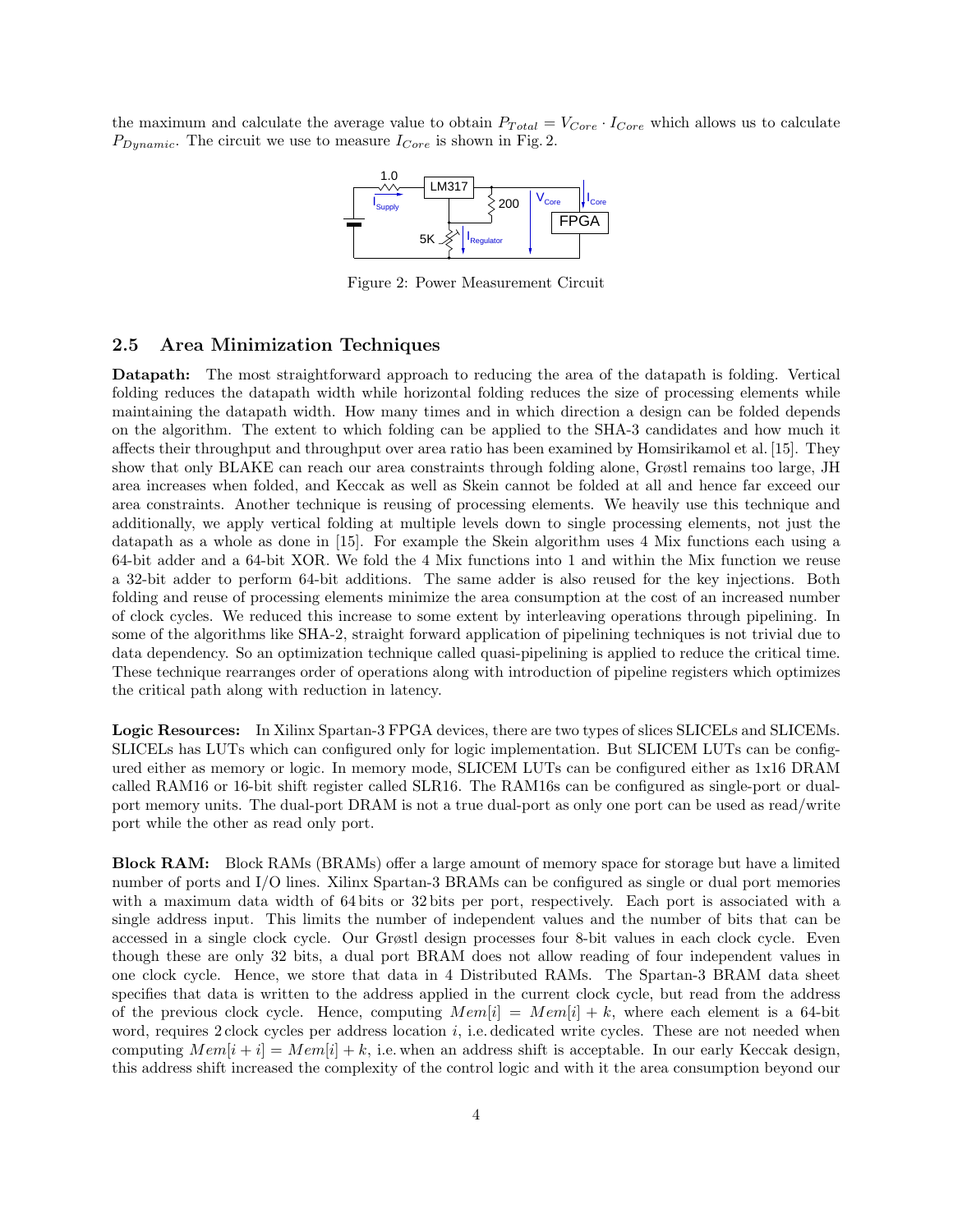constraint. Hence it now uses dedicated write cycles. The new Xilinx Spartan-6 and Virtex-6 devices allow for independent read and write addresses for 64-bit data width.

**Control Logic:** The control logic of our implementations consists of a main finite state machine (FSM) with up-to 8 states, a single counter to count the clock cycles per state, and ROM-based FSMs for each state of the main FSM. ROM-based FSMs are more efficient in terms of area consumption and speed compared to conventional FSM [16], [17], [18], and their maximum frequency is independent of the complexity. However they are more complex to design. The area required to implement ROM-based FSMs is determined by the number of control signals and states. In order to reduce the number of control signals we try to use bits from the counter output, the main finite state machine, and simple boolean logic combinations thereof wherever possible. Furthermore, short sequences of control signals are placed in sub-controllers. The complexity of address generation for BRAMs can be reduced by placing datasets in memory locations starting at addresses which are a power of 2.

#### **2.6 Performance Metrics**

The number of clock cycles needed to hash *N* message blocks using our implementations can be computed as the sum of the number of clock cycles needed for the initial steps before processing can begin *st*, loading and processing one block of data  $l + p$ , and finalization and output of the hash value *end*.

$$
clk = st + (l + p) \cdot N + end \tag{1}
$$

Throughput is defined as the number of input bits processed per unit of time. The precise formula for throughput of a hash function is dependent on the number of message blocks *N* to be hashed, the block size *b* of the algorithm, the number of clock cycles needed to hash the message *clk* and the clock period *T*. We can derive the formula to compute the throughput from (1).

$$
throughput(N) = \frac{b \cdot N}{clk \cdot T} = \frac{b \cdot N}{(st + (l + p) \cdot N + end) \cdot T}
$$
\n(2)

For short messages we assume a message of 1 byte length which after padding is one block long for for all finalists and SHA-2 with the exception of JH. The minimum length of a padded JH message is 2 blocks.

When computing the throughput for very long messages, we can neglect *st* and *end* as their influence on the result goes to zero. This leads to the simplified equation (3).

$$
throughput_{long} = \frac{b}{(l+p) \cdot T}
$$
\n(3)

Resource Utilization of FPGAs is very difficult to define. All FPGAs contain configurable logic elements which contain flip-flops (Xilinx: slices, Altera: LE), BRAMs, multipliers and other resources. These resources have different features not only depending on the vendor but even on the FPGA family. Hence, we can compare implementations using the metric of throughput over area ratio only within a specific FPGA family and provided they use the same number of dedicated resources. As area in this formula we use solely *slices* for Xilinx and *LEs* for Altera devices as there is no direct mapping from BRAM utilization to slice or LE.

With respect to efficiency we consider two metrics: *power consumption* and *energy per bit*. The first is of interest for applications where only a limited amount of power is available and it is dependent on the clock frequency  $1/T$  as shown (4) where  $P_{Static}$  and  $V_{Core}$  depend on the FPGA, not the implementation, and  $\alpha$ (average switching activity)  $\cdot$ *C*<sub>*l*</sub> (load capacitance) depend on the implementation.

$$
P_{Total} = P_{Static} + \underbrace{\alpha \cdot C_l \cdot V_{Core}^2 \cdot 1/T}_{P_{Dynamic}} \tag{4}
$$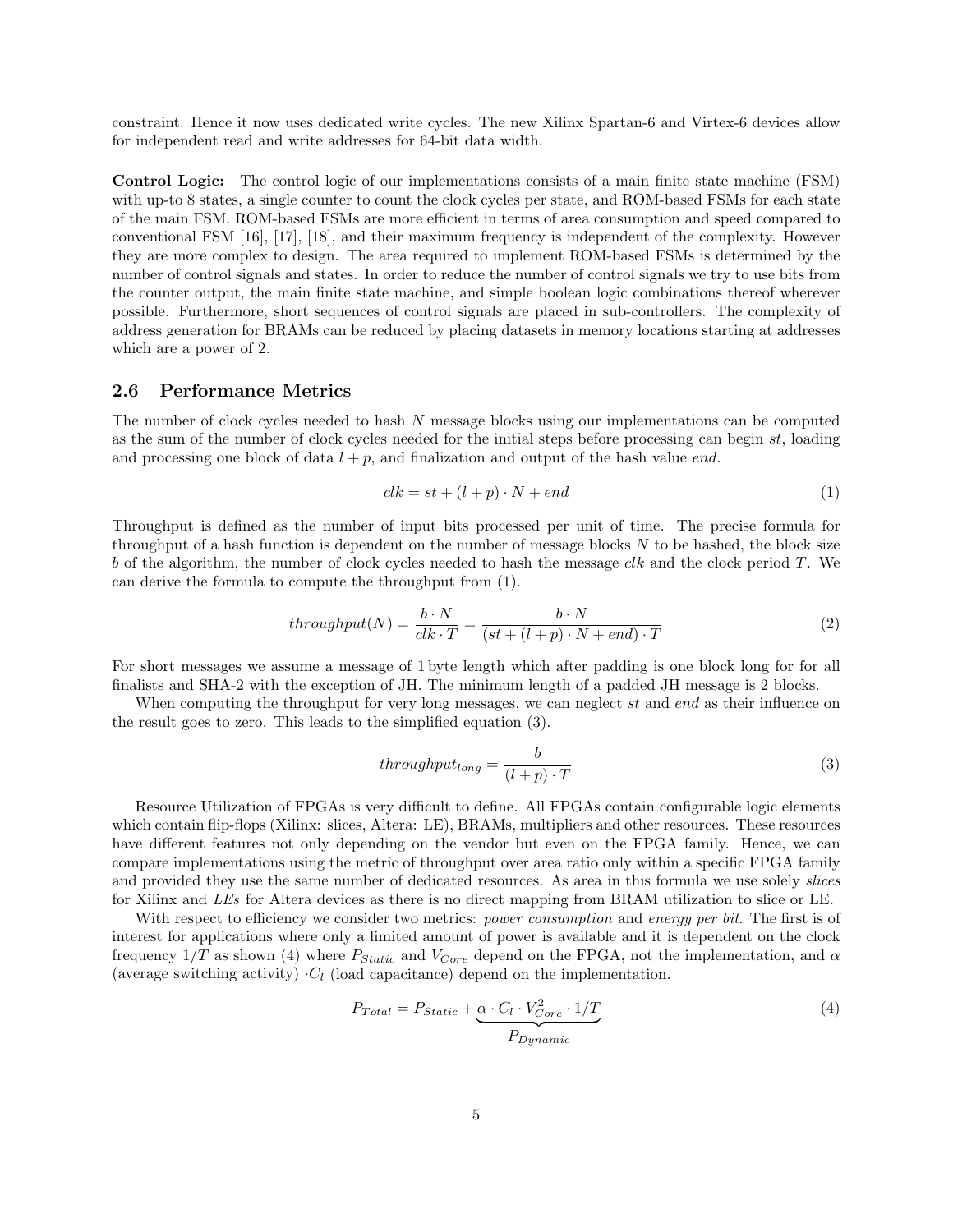We can compute the energy required to hash a message of *N* blocks using (5) where  $A = \alpha \cdot ck$  is the total switching activity.

$$
E_N = \underbrace{P_{Static}}_{Estatic} \cdot \underbrace{T \cdot clk}_{E_{Dynamic}} + \underbrace{A \cdot C_l}_{E_{Dynamic}} \cdot \underbrace{V_{Core}^2}_{E_{Dynamic}}
$$
\n
$$
\tag{5}
$$

For long messages we can compute *energy per bit* as

$$
EnergyPerBit = \frac{E_N}{b \cdot N} = \frac{l+p}{b} \cdot P_{Static} \cdot T + \alpha \cdot C_l \cdot V_{Core}^2 \tag{6}
$$

### **3 Implementations**

We implemented two versions of each algorithm, one which utilizes only logic resources (Logic version) and one that additionally utilizes a single Block RAM (BRAM version). The throughput formulae for all implementations are shown in Table 1.

#### **3.1 BLAKE**



Figure 3: Block Diagram of BLAKE (BRAM)

Our implementations of BLAKE-256 are similar to the ones presented in [2, 8]. Our BRAM version (Fig. 3) stores the message, constants, initial and chaining hash values along with salt and a 64 bit counter value in BRAM. Loading the message through our 16-bit interface into BRAM takes 32 clock cycles. BLAKE-256 has 3 functions namely initialization, round and finalization. The initialization takes 16 clock cycles to produce the internal state (V-state), which we store in four Distributed RAMs. The round function consists of 8 almost identical G-Functions which operate on the internal V-state. We implemented 1/2 G-Function with quasi-pipelined stages and reorganized the G-Functions to avoid data conflicts (pipeline stalls). This results in a total of 16 clock cycles for one round. At the end of 14 rounds we require 2 extra clock cycles to empty the pipeline. In total it takes  $14 \cdot 16 + 2 = 226$  clock cycles for the compression function. The G-Function requires permuted values of constants and message which are stored in BRAM. This permutation doesn't have a repeatable pattern, therefore the addressing of the message and constants for 14 rounds consumes 70% of the size of the controller. The finalization is again producing an intermediate hash output using the V-state and the chaining hash value. This requires 16 clock cycles. The total number of clock cycles to process on message block is therefore  $32 + 16 + 226 + 16 = 290$  clock cycles.

The Logic version replaces the BRAM with two Distributed RAMs. One Distributed RAM stores message and the initial hash values, the other stores the constants, salt, and counter and chaining hash values. We introduced a register after each DRAM in order to match the BRAM version. This version therefore takes the same number of clock cycles as the BRAM version. The only change to the datapath shown in Fig. 3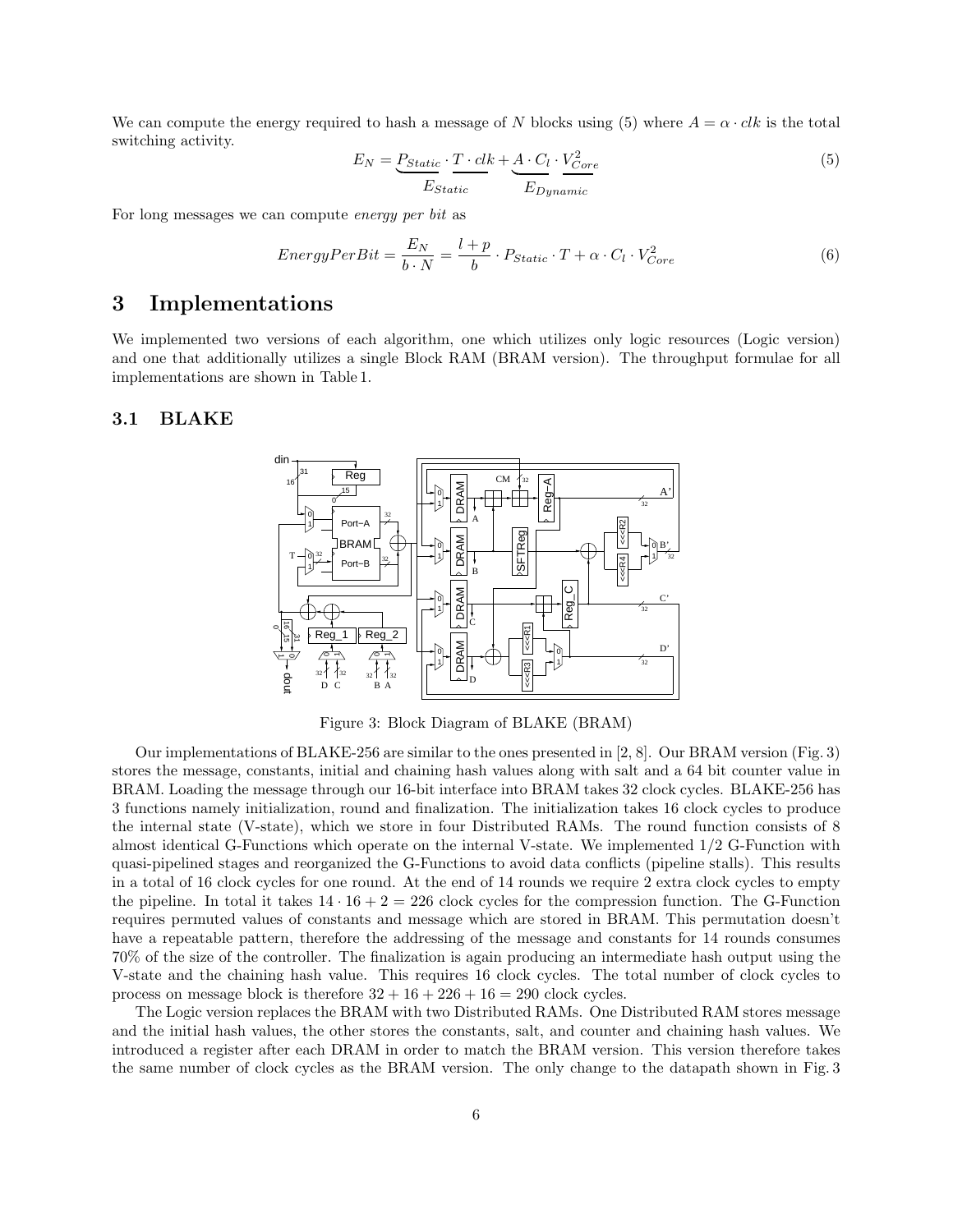is the change from one BRAM to two DRAMs. As the state was already stored in DRAM removing the BRAM did not yield additional optimization possibilities for BLAKE.

#### **3.2 Grøstl**



Figure 4: Block Diagram of Grøstl (BRAM)

Grøstl [19] is based on the AES round with the following sequence of operations: AddRoundConstant, SubBytes, ShiftBytes, and MixBytes. The implementation of our BRAM version (Fig. 4) uses one BRAM in dual port mode to store the initialization vector and the intermediate hash (*h*). It stores the state, consisting of two 512-bit matrices *P* & *Q* in 16 4x8 Distributed RAMs. Each row is stored in one Distributed RAM. In order to get the first 64-bit column we access byte0 from RAM0, byte1 from RAM1...etc. This access scheme performs the ShiftBytes operation with which we start each round. SubBytes is implemented using 4 pipelined S-Boxes which are described as logic functions [20]. The multiplier takes a column from SubBytes and produces 32 bits of the new column in one clock cycle, the remaining 32 bits in the second clock cycle. It takes a total 3 clock cycles to produce a new column. Each round of *P* and *Q* computes 16 new columns which takes 48 clock cycles. We interleave the computations of *P* and *Q* through the pipeline. The XOR operation  $(P \oplus Q \oplus h)$  takes 32 clock cycles. So a block of message is processed in 515 clock cycles  $(48 \cdot 10 + 32 + 3)$ clock cycles to fill the pipeline).

Our Logic version is primarily based on the BRAM version described above. Replacing the BRAM by Distributed RAM increases the area only marginally as the BRAM only stored the initialization vector and the intermediate hash. The new area budget allows us to implement a full Galois field multiplier which can produce a 64-bit column in one clock cycle. It now takes only a total of 2 clock cycles to produce a new column. Therefore, computing a round of *P* and *Q* takes now only 32 clock cycles. The total number of clock cycles to process one block of message are  $357$  clock cycles  $(32 \cdot 10 + 32 + 5$  clock cycles to fill the pipeline).

#### **3.3 JH**

Our implementation of JH in the Logic version (Fig. 5) uses two single port 32x32 bit Distributed RAMs to store the initial and chaining hash values. Two pair of dual port Distributed RAMs are used to store the state and constants generated for each round. The initial round constants are stored in a ROM and the Distributed RAMs are loaded with the constants for each new message. The message is stored in a single port 32x16 bit Distributed RAM. The initial and chaining hash values are always stored in grouped format to avoid the grouping and ungrouping for each message block [7]. The grouped initial/chaining hash value is XORed with the message for each message block and stored in two dual port Distributed RAMs. This takes 64 clock cycles. The E8 function operates on two 32-bit words that are read out from the two Distributed RAMs. It takes 16 clock cycles to process each round. As we are using read and write addresses for dual port Distributed Ram, the addressing is repeated after 4 rounds for one Distributed RAM and after 8 rounds for the other Distributed RAM which minimizes the size of the controller. After 42 rounds the computed state is XORed with the message again and the final/chaining hash value is stored back into two single port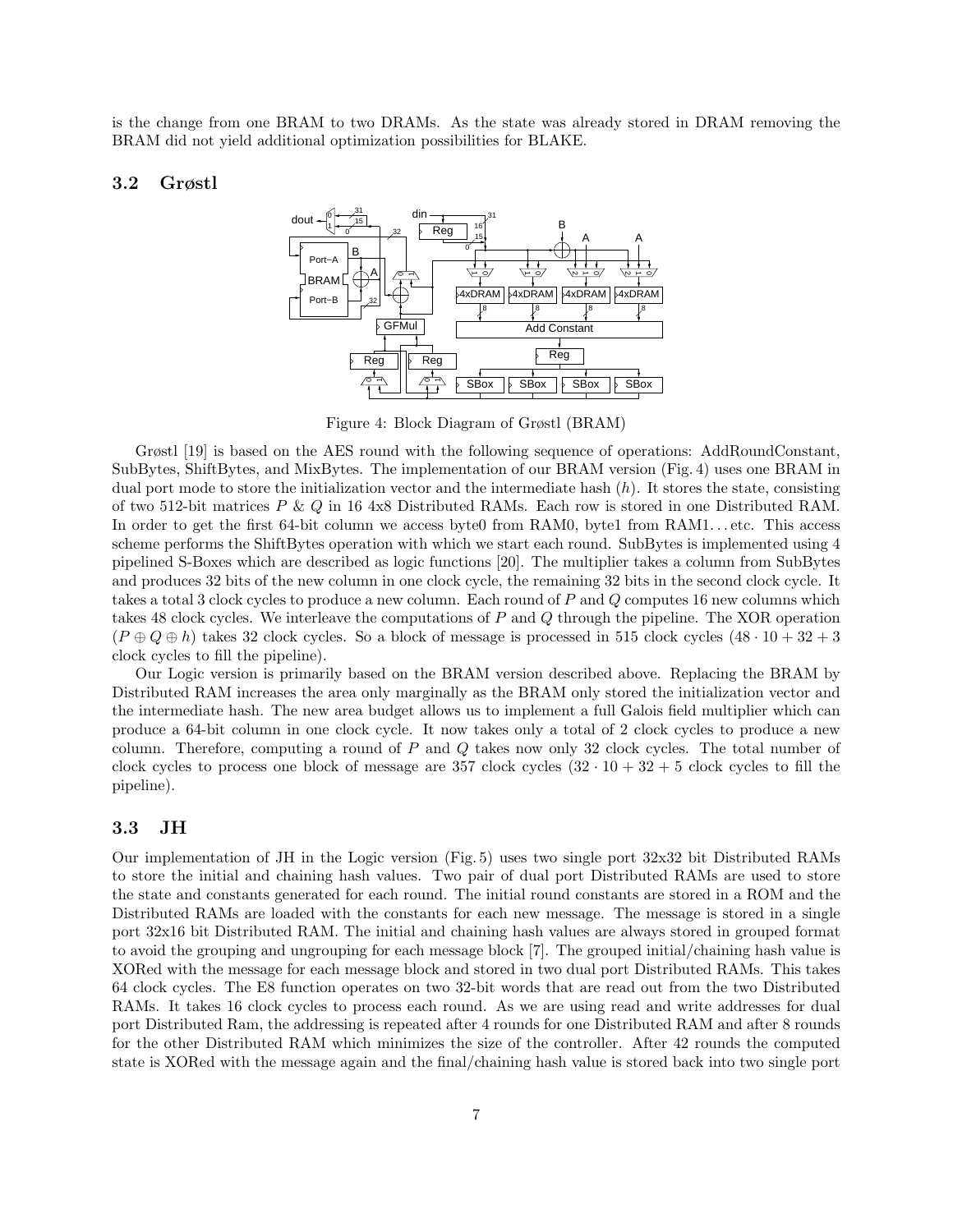

Figure 5: Block Diagram of JH (BRAM)

Distributed RAMs for the next message block. This XORing takes another 64 clock cycles. In total it takes  $64+16*42+64 = 800$  clock cycles for each message block.

In our BRAM version we replaced the two single port 32x32 bit Distributed RAMs by a dual port BRAM which is the only change to the datapath shown in Fig. 5. This dual port BRAM stores the initial and chaining hash values. As we are replacing the Distributed RAMs with BRAM it takes one extra clock cycle to start the BRAM and load the Distributed RAMs which store the internal state. As the state was already stored in DRAM removing the BRAM did not yield additional optimization possibilities for JH.

#### **3.4 Keccak**



Figure 6: Block Diagram of Keccak

One round of Keccak [21] applies five functions,  $\theta$ ,  $\rho$ ,  $\pi$ ,  $\chi$ , and  $\iota$  to its state. In the BRAM version of our implementation of Keccak (Fig. 6), we store the state and the round constant in BRAM. The basic operations of Keccak use 64-bit data values which is also the maximum that we can read or write to BRAM in a single clock cycle. Therefore, in order to make the design more efficient we decided to quasi pipeline our functions. We have merged the  $\theta$  and  $\rho$  functions. The later function uses a variable rotator. A barrel shifter consumes 192 slices on Spartan-3, hence we build a shifter that can only shift the 25 offsets Keccak needs. It uses on average 1.5 clock cycles per rotation and consumes only 128 slices. We use dedicated write cycles to accommodate the data rearrangement of the *α* function. These three functions take a total of 91 clock cycles. The  $\chi$  function takes its operands from BRAM, applies a series of simple logical operations, and stores the result into BRAM. The  $\iota$  operation combines a round constant with one 64-bit value of the new state. These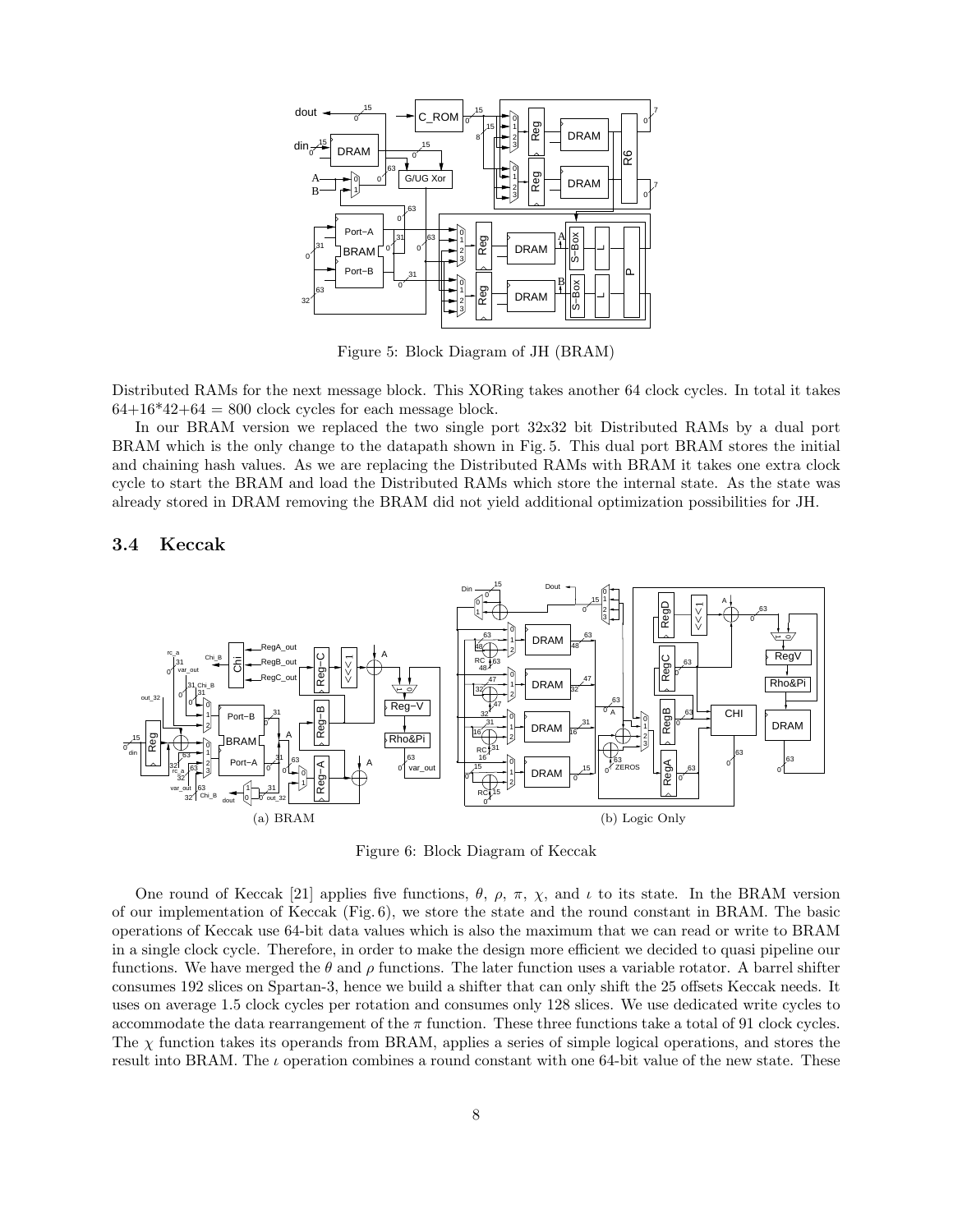operations take an additional 63 clock cycles. A single round operation takes a total of  $91 + 63 = 154$  clock cycles. Thus 3696 clock cycles are required to process one block of message. The reason for such a large number of clock cycles for this algorithm is that each state of a function has a dependency on the previous states and functions which limits how far the implementation can be quasi pipelined. Furthermore, the restriction on the amount of data that can be written and read from the BRAM during a single clock cycle makes it difficult to increase the throughput.

Our Logic version splits the BRAM into four single port Distributed RAMs of 16-bits each to store the initial state. The round constants can be easily stored in a ROM. The order of scheduling the operations and almost all the functions are implemented in the same manner as in the BRAM version with minor tweaks. We now have four registers (A through D) instead of three at the output of the DRAM's to compute the θ stage. The output for the *ρ* and  $\pi$  is now stored in an additional 64-bit single port Distributed RAM. This de-couples reading from the writing which eliminates address contention. This allows us to remove the dedicated write cycles we used in the BRAM version. The  $\rho$ ,  $\pi$  and  $\theta$  stages are now computed in 58 clock cycles, while the  $\chi$  and stages take another 39 clock cycles. Overall one round is processed in 97 clock cycles while one block is computed in 2328 clock cycles.

#### **Skein 3.5**



Figure 7: Block Diagram of Skein

Unfortunately, we could not use a 32-bit datapath for our Logic implementation version (7b). Replacing the dual-port BRAM with a Distributed RAM requires 2 dual-port 48x32 Distributed RAMs which will consume a total of 356 slices. A 64-bit datapath on the other hand allows us to use a single-port 48x64 Distributed RAM which consumes only 162 slices on a Spartan-3 FPGA. However, this reduction in area comes at the price of a slight increase in the critical path due to the 64-bit adder. We analyzed the throughput over area ratio of both, 32-bit and 64-bit datapath options, and came to the conclusion that for our Logic version a 64-bit datapath yields better results. The mix operation consists of a 64-bit addition and an XOR operation along with a rotation. Even on the 64-bit datapath, using the mix operation 4-times per round takes 20 clock cycles. Key injections take 47 clock cycles (48 for the first) however the permutations are faster at only 32 clock cycles instead of 109 for the 32-bit datapath. This results in a total of 2366 clock cycles per message block plus 32 clock cycles for loading the block.

#### **3.6 SHA-2**

The SHA-256 uses six logical functions  $Ch, Maj, \Sigma 0, Signal, sigma0,$  and  $sigma1$ . Each of these functions operates on 32-bit words resulting in a new 32-bit words. These six functions are used in one of the three processing steps. The first processing step is message expansion where a 512-bit message block is expanded into 2048-bit message using two functions  $\sigma$ 0 and  $\sigma$ 1. The second processing step is round operation which uses eight working variables *a, b, .., h*. These eight working variables are initialized with initial hash values and updated using 2048-bit message, sixty four 32-bit round constants and four functions  $\Sigma$ 0,  $\Sigma$ 1, *Ch* and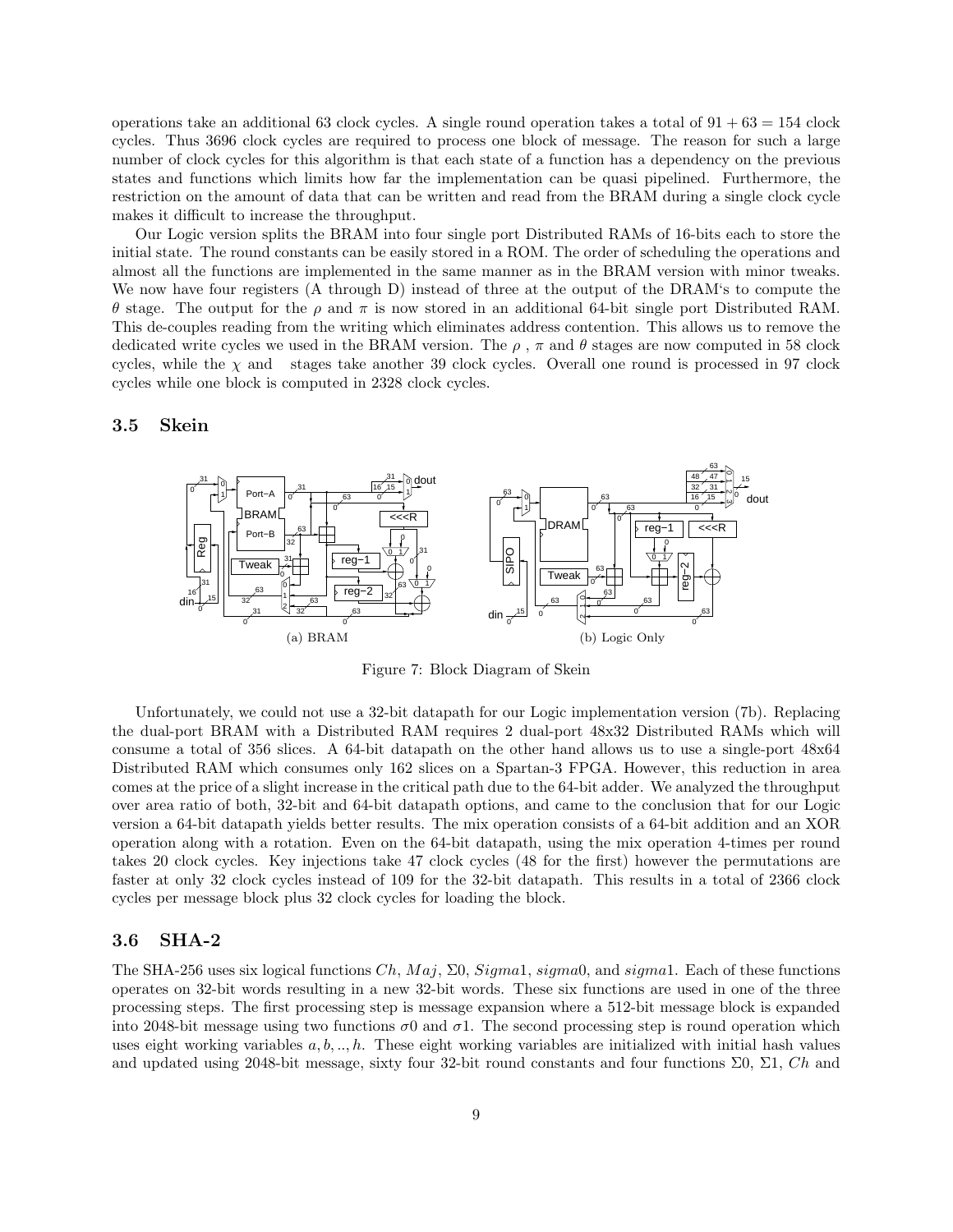The final step is intermediate hash generation where the eight working variables are added with initial *M aj*. hash values to obtain new intermediate hash values.



Figure 8: Block Diagram of SHA-2

Our implementation of SHA-256 with BRAM uses it in Dual-port mode to store message, working variables, round constants, initial and final hash values (8a). The datapath is quasi-pipelined to reduce the critical time and clock cycles. Most of the pipeline registers except R1, R2 and R3 does not cost any additional area. The initialization of the working variables and intermediate hash values is performed while loading of message. Due to BRAM contention, message expansion takes 99 clock cycles while the round operation takes 448 clock cycles.

In the logic only version, the BRAM is replaced with three DRAMs and six registers (8b). The message, round constants and hash values are stored in DRAMs, the working variables in registers. Using registers for working variables reduces the required clock cycles for round operation to 192 clock cycles. The number of clock cycles for message expansion increases to 196 clock cyles due to use of single port DRAM. Using a dual-port DRAM can reduce the clock cyles but would increase area significantly. Using approximately additional 100 slices, the throughput can be doubled but it would violate the area constraint.

## **4 Results and Conclusions**

#### **4.1 Implementation Results**

The results of our implementations are summarized by the graph shown in Fig. 9. It shows the area consumption of each implementation on the x-axis and the throughput on the y-axis. It can be seen that all implementations with BRAM (blue squares) fall within our narrow target range of 450 to 650 slices. Within this area constraint each algorithm was optimized for maximum throughput. All Logic only implementations (red diamonds) are below the maximum target of 768 slices, however Grøstl, Keccak and Skein use almost 100% of all logic resources. JH42 is still more than 200 slices smaller and BLAKE-256 more than 150 slices smaller than the maximum. Unfortunately, neither algorithm can take advantage of the additional area to increase their throughput. In fact, it would reduce their throughput over area ratio. Only Grøstl, SHA-2, and Keccack show an improved throughput when implemented without BRAM but with more area for logic. For the others, the throughput remained almost the same and for JH42 the throughput actually decreased.

The performance results of each implementation on a Xilinx Spartan-3 device is shown in Fig. 10. In each graph the order of the algorithm is sorted by best to worst performer. The top three graphs show results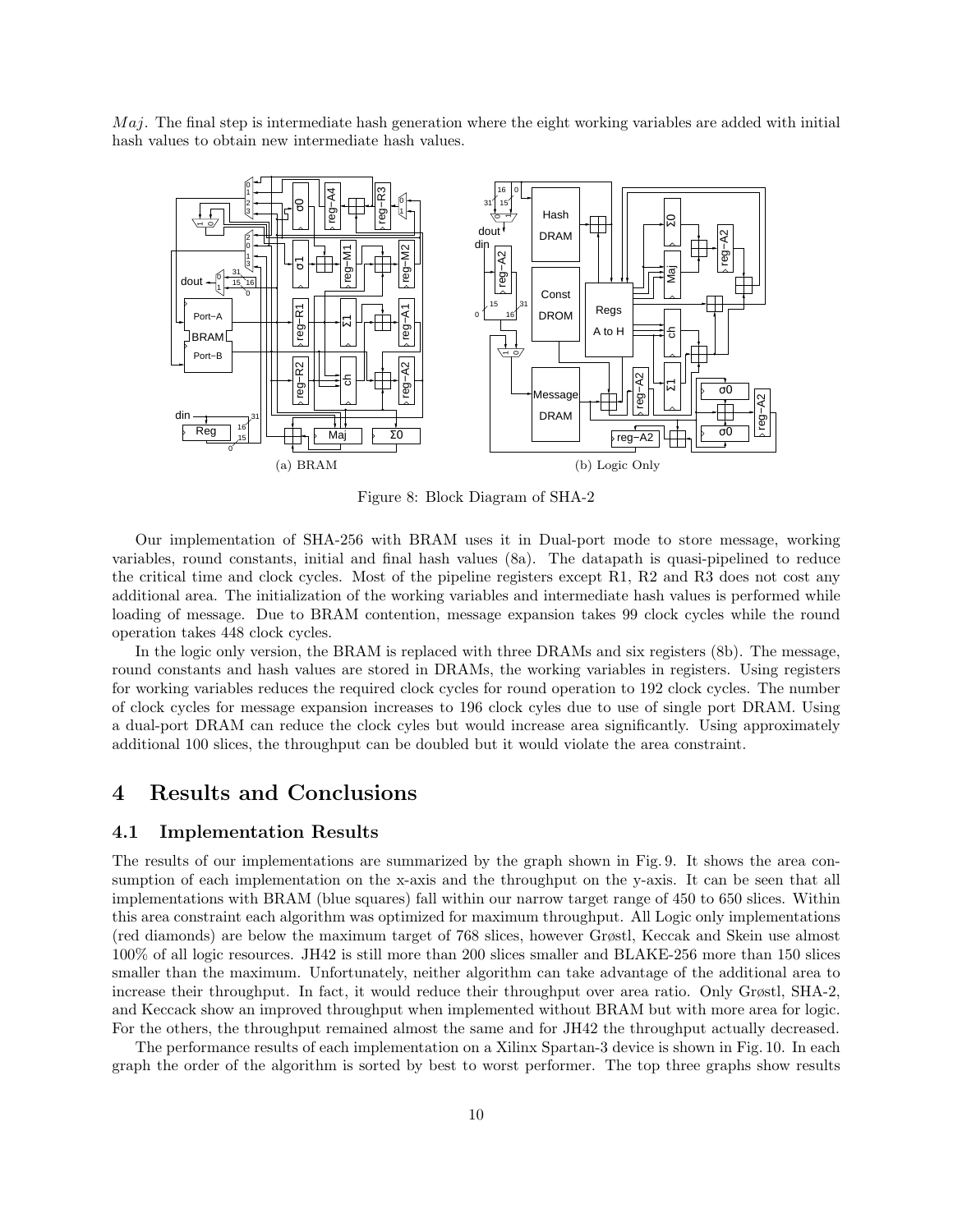| Version       | Algorithm | Specification                | Size<br>C,<br><b>Block</b><br>(bits) | Rounds<br>$^{\rm \#}$ | Cycles<br>Round<br>Clock<br>per | Cycles<br>Additional<br>Clock | Clock Cycles to hash<br>$N$ blocks<br>$clk =$<br>$p) \cdot N +$<br>$st + ($<br>$l +$<br>end | Throughput<br>(long Messages)<br>b<br>$(l+p)\cdot T$ |
|---------------|-----------|------------------------------|--------------------------------------|-----------------------|---------------------------------|-------------------------------|---------------------------------------------------------------------------------------------|------------------------------------------------------|
|               | BLAKE-256 | [22]                         | 512                                  | 14                    | 16                              | 34                            | $258) \cdot N +$<br>17<br>$32+$<br>$2 + ($                                                  | $512/((290 \cdot T))$                                |
|               | Grøstl    | [19]                         | 512                                  | 10                    | 48                              | 35                            | $2 + (32 + 515) \cdot N +$<br>532                                                           | $512/(.547 \cdot T)$                                 |
| BRAM          | JH42      | $\left[ 23\right]$           | 512                                  | 42                    | 16                              | 65                            | $2 + (64 + 737) \cdot N +$<br>33                                                            | $512/(.801 \cdot T)$                                 |
|               | Keccak    | $\left[ 21\right]$           | 1088                                 | 24                    | 154                             | $\Omega$                      | $2 + (68 + 3696) \cdot N +$<br>17                                                           | $1088/(3764 \cdot T)$                                |
|               | Skein     | $\left[ 24\right]$           | 512                                  | 72                    | 20                              | 967                           | $5 + (32 + 2407) \cdot N + 2362$                                                            | $512/(2439 \cdot T)$                                 |
|               | $SHA-2$   | $\left[ 24\right]$           | 512                                  | 64                    | 7                               | 115                           | $32 + 563) \cdot N +$<br>$2 + ($<br>17                                                      | $512/(.595 \cdot T)$                                 |
|               | BLAKE-256 | $\left[ 22\right]$           | 512                                  | 14                    | 16                              | 34                            | $2 + (32 + 258) \cdot N +$<br>17                                                            | $512/((290 \cdot T))$                                |
| $_{\rm only}$ | Grøstl    | $\left\lceil 19\right\rceil$ | 512                                  | 10                    | 32                              | 37                            | $2 + (32 + 357) \cdot N +$<br>374                                                           | $512/(\;389 \cdot T)$                                |
| Logic         | JH42      | $\left[ 23\right]$           | 512                                  | 42                    | 16                              | 64                            | $2 + (64 + 736) \cdot N +$<br>32                                                            | $512/((800 \cdot T))$                                |
|               | Keccak    | $\left[ 21\right]$           | 1088                                 | 24                    | 97                              | $\Omega$                      | $2 + (68 + 2328) \cdot N +$<br>17                                                           | $1088/(2396 \cdot T)$                                |
|               | Skein     | [24]                         | 512                                  | 72                    | 20                              | 926                           | $5 + (32 + 2366) \cdot N + 2319$                                                            | $512/(2398 \cdot T)$                                 |
|               | $SHA-2$   | $\left[ 24\right]$           | 512                                  | 64                    | 3                               | 212                           | $32 + 404) \cdot N +$<br>$2 + ($<br>17                                                      | $436 \cdot T$<br>512/                                |

Table 1: Throughput formulae for our implementations of SHA-3 candidates



Figure 9: Throughput over area of our SHA-3 implementations on Xilinx Spartan-3

for the implementations with BRAM, the bottom three for Logic only implementations. The first graphs (Fig. 10a, Fig. 10d) show the throughput over area ratio of each implementation for long messages (red) and for short messages (light blue). It can clearly be seen, that algorithms that have a lengthy finalization step (Grøstl, Skein) or require an additional block just for padding (JH42) do not perform as well for short messages as for long messages. Only BLAKE-256 and Grøstl (for long messages) perform better than SHA-2. The order of the algorithms does not change between BRAM and Logic only implementations.

The next pair of graphs (Fig. 10b, Fig. 10e) shows the power consumption of each implementation which we measured on a Xilinx-3E FGPA. As expected, the static power consumption (red) is the same for all implementations as it depends only on the device, and not on how the device is configured. What is unique to each implementation is the dynamic power consumption (light blue). Skein and Keccak have a lower power consumption than SHA-2, but only for the BRAM implementations. The most power efficient implementations are SHA-2 (BRAM) and Keccak (BRAM). This picture changes dramatically when we look at the energy efficiency measured in Energy/bit (Fig. 10c, Fig. 10f). Again BLAKE-256, SHA-2 and Grøstl are leading. Skein has the worst energy efficiency.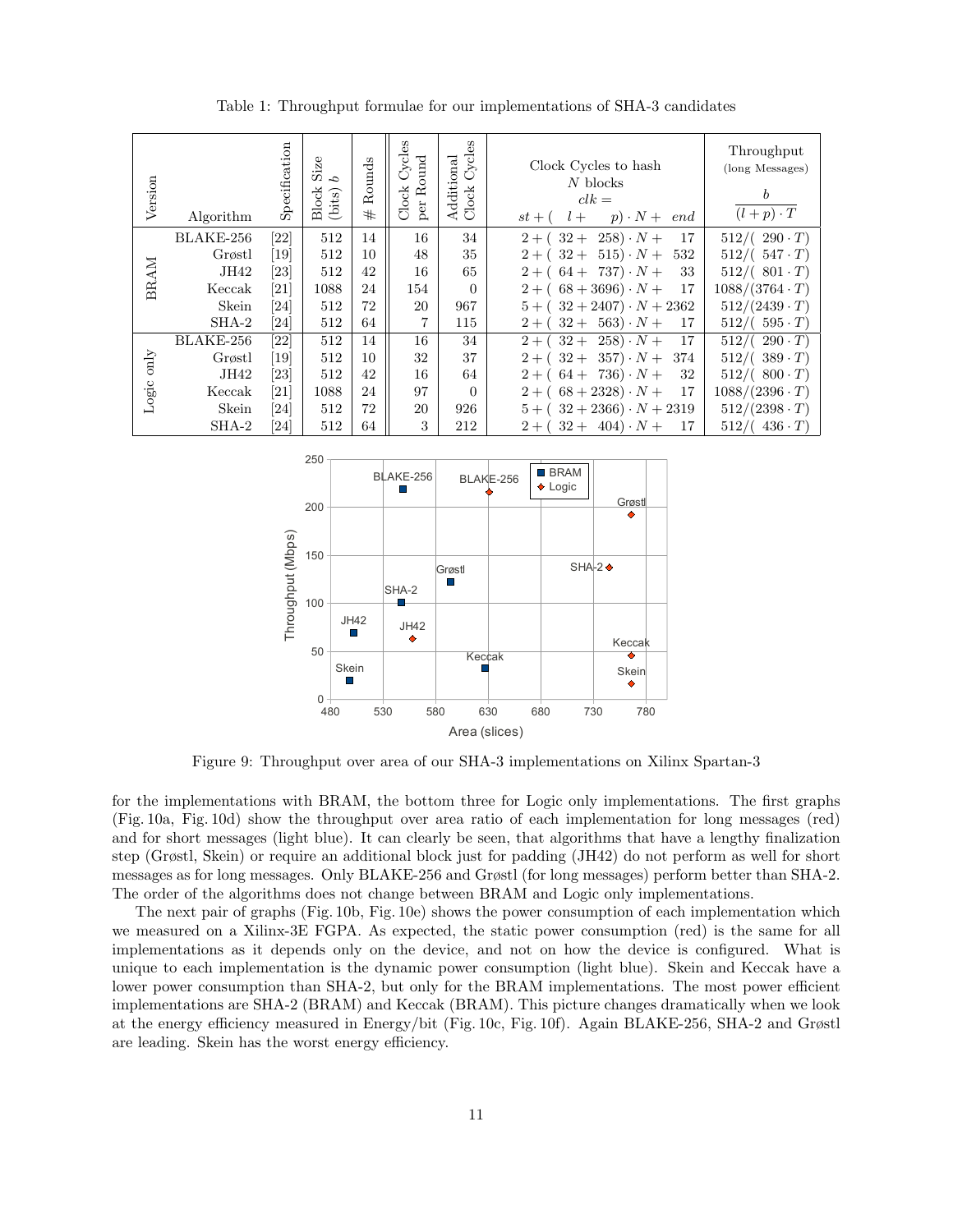

Figure 10: Performance Results for Lightweight Implementations of SHA-3 Candidates on Spartan-3

### **4.2 Implementation Shootout**

Due to the multitude of results we generated it is difficult to determine a clear winner. The following tables 2 and 3 summarize the most important results. In each category they show how much different an algorithm performs as compared to SHA-2. Results that are better than SHA-2 are highlighted. Table 2 compares throughput over area, power and energy results on our target device Spartan-3. Table 3 compares only throughput over area results but accross all FPGA families for which we generated results. The only algorithm that is consistently better than SHA-2 is BLAKE-256 followed by Grøstl. The detailed results of our implementations on Xilinx Spartan-3 and on Spartan-6, Virtex-5, Virtex-6, and Altera Cyclone-II devices are summarized in the Appendix in Tables 6 and 5.

#### **4.3 Comparison with Other Reported Results**

We compare our results with previously reported ones by Kerckhof et al. [7] and Jungk et al. [8]. Even though our primary design target is Xilinx Spartan-3, we synthesized our implementations for other devices to match the devices of reported results. This puts our designs at a disadvantage as we could not take full advantage of their features. Most notably, pipeline stages might become unbalanced when synthesizing a design for a device with 4-input LUTs on a 6-input LUT device. Figure 11 compares our results with results from Kerckhof et al. [7]. Our implementations with BRAM are indicated through blue squares, Logic only through red diamonds and Kerckhof's through yellow triangles. Even though the area range of our implementations was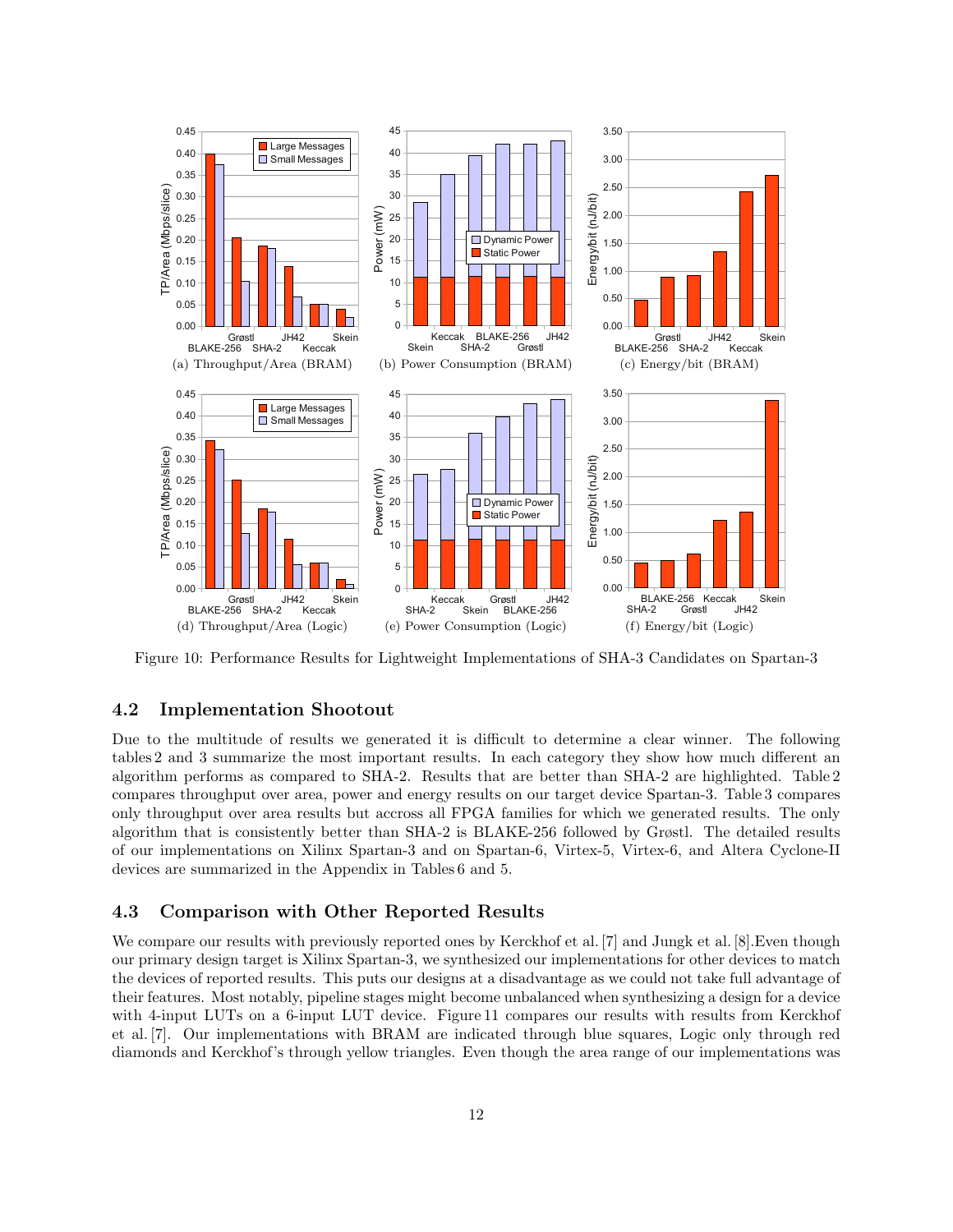|           |                | <b>BRAM</b> |       |                | Logic Only |       |          |                |  |
|-----------|----------------|-------------|-------|----------------|------------|-------|----------|----------------|--|
|           |                | TP/A        | Power | Energy<br>/bit | TP/A       |       | Power    | Energy<br>/bit |  |
| Algorithm | Small<br>Large |             |       |                | Large      | Small |          |                |  |
| BLAKE-256 | 2.15           | 2.08        | 1.07  | 0.52           | 1.85       | 1.81  | 2.09     | 1.08           |  |
| Grøstl    | 1.11           | 0.58        | 1.07  | 0.98           | 1.36       | 0.72  | 1.89     | 1.35           |  |
| JH42      | 0.75           | 0.38        | 1.09  | 1.47           | 0.62       | 0.32  | 2.15     | 3.04           |  |
| Keccak    | 0.28           | 0.29        | 0.89  | 2.65           | 0.33       | 0.34  | 1.09     | 2.71           |  |
| Skein     | 0.21           | 0.11        | 0.73  | 2.98           | 0.12       | 0.06  | 1.63     | 7.50           |  |
| $SHA-2$   | 1.00           | 1.00        | 1.00  | 1.00           | 1.00       | 1.00  | $1.00\,$ | $1.00\,$       |  |

Table 2: Shootout of Spartan-3 Implementations relative to SHA-2 TP/A: Throughput/Area

Table 3: Implementation Shootout, Throughput over Area relative to SHA-2 L: Large Message, S: Small Message

|               |           | Xilinx    |      |           |          |          |      |          |      | Altera     |      |
|---------------|-----------|-----------|------|-----------|----------|----------|------|----------|------|------------|------|
|               |           | Spartan-3 |      | Spartan-6 |          | Virtex-5 |      | Virtex-6 |      | Cyclone-II |      |
|               | Algorithm | L         | S    | L         | S        | L        | S    | L        | S    | L          | S    |
|               | BLAKE-256 | 2.15      | 2.08 | 1.99      | 1.93     | 1.80     | 1.74 | 2.06     | 2.00 | 2.06       | 1.99 |
|               | Grøstl    | 1.11      | 0.58 | 0.69      | 0.36     | 1.02     | 0.54 | 0.92     | 0.48 | 1.95       | 1.02 |
| <b>BRAM</b>   | JH42      | 0.75      | 0.38 | 0.54      | 0.27     | 1.01     | 0.51 | 0.76     | 0.39 | 1.06       | 0.54 |
|               | Keccak    | 0.28      | 0.29 | 0.43      | 0.44     | 0.49     | 0.50 | 0.56     | 0.58 | 0.84       | 0.86 |
|               | Skein     | 0.21      | 0.11 | 0.15      | 0.08     | 0.18     | 0.10 | 0.16     | 0.09 | 0.36       | 0.19 |
|               | $SHA-2$   | 1.00      | 1.00 | 1.00      | 1.00     | 1.00     | 1.00 | 1.00     | 1.00 | 1.00       | 1.00 |
|               | BLAKE-256 | 1.85      | 1.81 | 2.24      | 2.19     | 1.86     | 1.82 | 2.24     | 2.19 | 3.76       | 3.69 |
| $_{\rm only}$ | Grøstl    | $1.36\,$  | 0.72 | 1.43      | 0.76     | 1.50     | 0.80 | 1.41     | 0.75 | 1.93       | 1.02 |
|               | JH42      | 0.62      | 0.32 | 0.74      | 0.38     | 0.99     | 0.50 | 0.74     | 0.38 | 0.37       | 0.19 |
| Logic         | Keccak    | 0.33      | 0.34 | 0.90      | 0.93     | 0.48     | 0.50 | 1.00     | 1.04 | 0.27       | 0.28 |
|               | Skein     | 0.12      | 0.06 | 0.14      | 0.08     | 0.17     | 0.09 | 0.17     | 0.09 | 0.07       | 0.04 |
|               | $SHA-2$   | 1.00      | 1.00 | 1.00      | $1.00\,$ | 1.00     | 1.00 | 1.00     | 1.00 | 1.00       | 1.00 |

560 slices *±*65, i.e. with a variability of less than *±*12% on Spartan-3 for BRAM implementations, and 660 *±*16% for logic only implementations our results show a large variability on Spartan-6. Kerckhof's designs occupy a similar range of sizes. The graph in Fig. 12 is more interesting in that the results from Jungk et al. occupy a different area than ours and with the exception of Skein, all their designs are in a tight area, just like ours. The data in Fig. 12 is newer than [8] and was obtained from the ATHENa database [11]. Figure 12 illustrates nicely how non linearly the throughput increases with an increase in available area.

#### **4.4 Conclusions**

In this paper we presented two sets of lightweight FPGA implementations of all SHA-3 finalists and SHA-2. All algorithms were implemented using the same assumptions, goals, tools, interface, and the same area optimization techniques and their power consumption were measured. The lightweight implementations were evaluated with regards to their throughput over area ratio and energy per bit. The resulting ranking of algorithms is very different from implementations for best throughput over area reported in the literature [25], [14], [26]. The finalists with the best throughput over area ratio and with the least energy per bit on Xilinx devices are BLAKE-256 followed by Grøstl.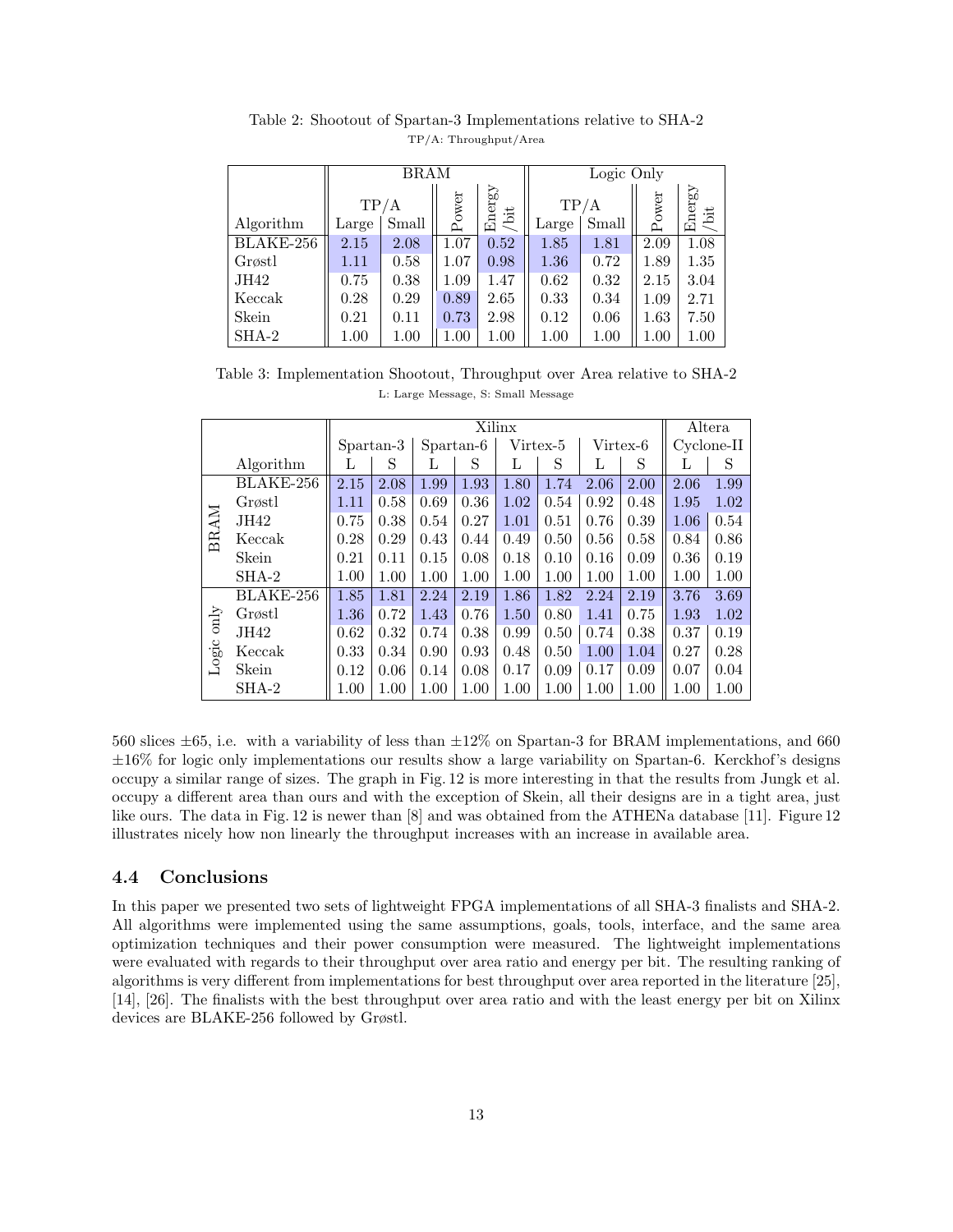

Figure 11: Throughput over area comparison with Kerckhof et al. on Virtex-6



Figure 12: Throughput over area comparison with Jungk et al. on Virtex-5

## **References**

- [1] "Announcing request for candidate algorithm nominations for a new cryptographic hash algorithm (SHA-3) family," Federal Register/ Vol. 72, No. 212, Nov 2007, notices 62212.
- [2] J.-L. Beuchat, E. Okamoto, and T. Yamazaki, "Compact implementations of BLAKE-32 and BLAKE-64 on FPGA," Cryptology ePrint Archive, Report 2010/173, 2010.
- [3] B. Jungk and S. Reith, "On FPGA-based implementations of Grøstl," Cryptology ePrint Archive, Report 2010/260, 2010.
- [4] G. Bertoni, J. Daemen, M. Peeters, and G. Van Assche, "Keccak sponge function family main document," http://keccak.noekeon.org, Apr 2009, version 1.2.
- [5] A. Namin and M. Hasan, "Implementation of the compression function for selected SHA-3 candidates on FPGA," in *International Parallel Distributed Processing Symposium, Workshops and Phd Forum (IPDPSW)*. IEEE, 2010, pp. 1–4.
- [6] ——, "Hardware implementation of the compression function for selected SHA-3 candidates," Centre for Applied Cryptographic Research (CACR), University of Waterloo, Tech. Rep. 28, Jul 2009.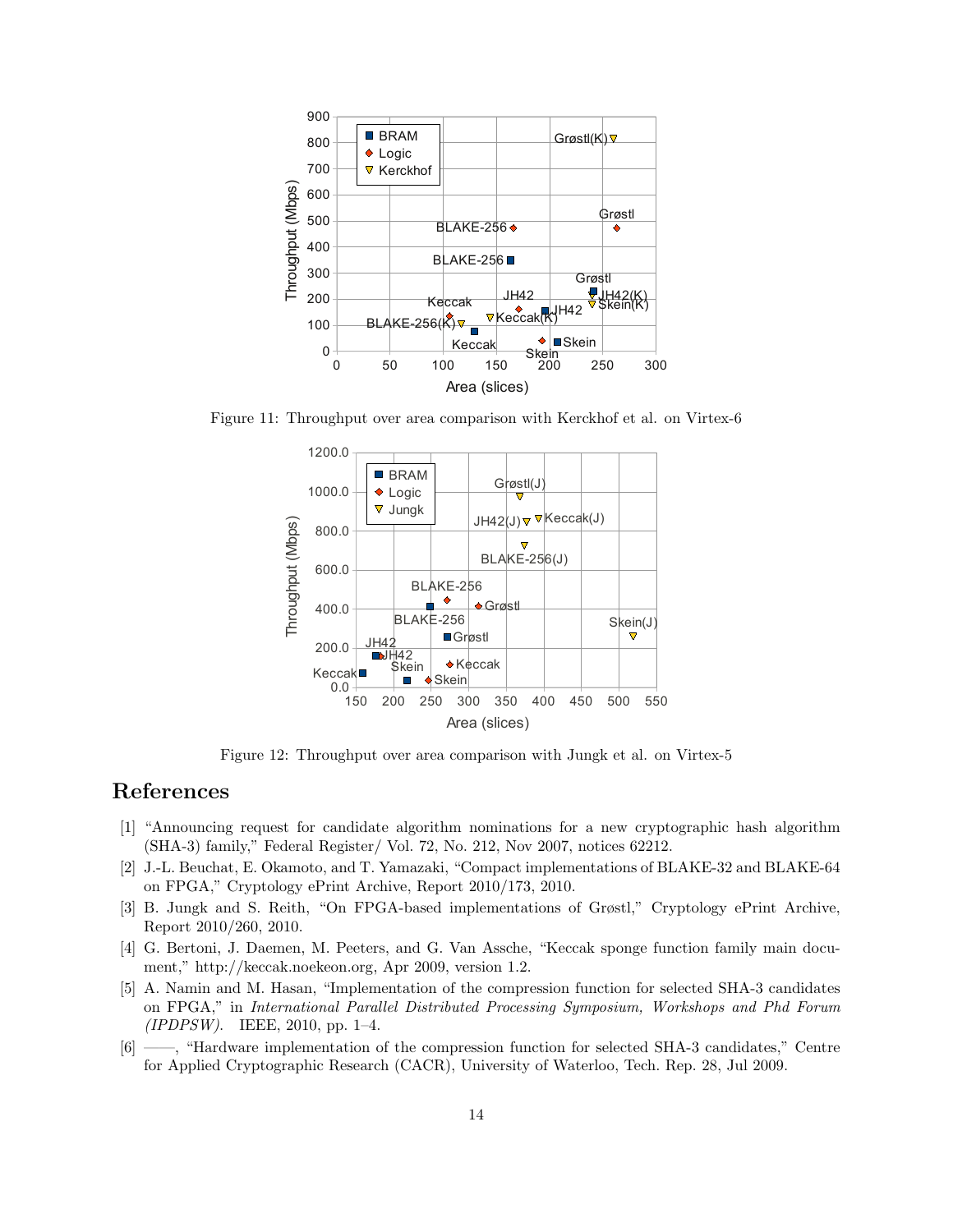- [7] S. Kerckhof, F. Durvaux, N. Veyrat-Charvillon, F. Regazzoni, G. M. de Dormale, and F.-X. Standaert, "Compact FPGA implementations of the five SHA-3 finalists," in *10th Smart Card Research and Advanced Application Conference, CARDIS 2011*, Leuven, Belgium, Sep 2011.
- [8] B. Jungk and J. Apfelbeck, "Area-efficient FPGA implementations of the SHA-3 finalists," in *International Conference on ReConfigurable Computing and FPGAs*. IEEE: ReConfig'11, DEC 2011.
- [9] J.-P. Kaps, P. Yalla, K. K. Surapathi, B. Habib, S. Vadlamudi, S. Gurung, and J. Pham, "Lightweight implementations of SHA-3 candidates on FPGAs," in *Progress in Cryptology – INDOCRYPT 2011*, ser. Lecture Notes in Computer Science (LNCS), D. J. Bernstein and S. Chatterjee, Eds., vol. 7107. Springer Berlin / Heidelberg, Dec 2011, pp. 270–289.
- [10] B. Westermann, D. Gligoroski, and S. Knapskog, "Comparision of the power consumption of the 2nd round sha-3 candidates," 2010.
- [11] "ATHENa results database," http://cryptography.gmu.edu/athenadb/, Automated Tool for Hardware EvaluatioN project.
- [12] K. Gaj, J.-P. Kaps, V. Amirineni, M. Rogawski, E. Homsirikamol, and B. Y. Brewster, "ATHENa Automated Tool for Hardware EvaluatioN: Toward fair and comprehensive benchmarking of cryptographic hardware using FPGAs," in *20th International Conference on Field Programmable Logic and Applications - FPL 2010*. IEEE, 2010, pp. 414–421, winner of the FPL Community Award.
- [13] *Hardware Interface of a Secure Hash Algorithm (SHA)*, v. 1.4 ed., Cryptographic Engineering Research Group, George Mason University, Jan 2010.
- [14] K. Gaj, E. Homsirikamol, and M. Rogawski, "Fair and comprehensive methodology for comparing hardware performance of fourteen round two SHA-3 candidates using FPGA," in *Cryptographic Hardware and Embedded Systems, CHES 2010*, ser. LNCS, S. Mangard and F.-X. Standaert, Eds., vol. 6225. Springer Berlin / Heidelberg, 2010, pp. 264–278.
- [15] E. Homsirikamol, M. Rogawski, and K. Gaj, "Throughput vs. area trade-offs architectures of five round 3 SHA-3 candidates implemented using Xilinx and Altera FPGAs," in *Workshop on Cryptographic Hardware and Embedded Systems CHES 2011*, ser. LNCS, B. Preneel and T. Takagi, Eds. Springer Berlin / Heidelberg, Sep 2011.
- [16] M. Rawski, H. Selvaraj, and T. Luba, "An application of functional decomposition in ROM-based FSM implementation in FPGA devices," *J. Syst. Archit.*, vol. 51, no. 6-7, pp. 424–434, 2005.
- [17] V. Skylarov, "Synthesis and implementation of RAM-based finite state machines in FPGAs," in *Field-Programmable Logic and Applications* – *FPL'00*, ser. LNCS, R. W. Hartenstein and H. Grünbacher, Eds., vol. 1896. Springer-Verlag, 2000, pp. 718–728.
- [18] I. García-Vargas, R. Senhadji-Navarro, G. Jiménez-Moreno, A. Civit-Balcells, and P. Guerra-Gutiérrez, "ROM-based finite state machine implementation in low cost FPGAs," in *International Symposium on Industrial Electronics, ISIE 2007*. IEEE, June 2007, pp. 2342–2347.
- [19] P. Gauravaram, L. R. Knudsen, K. Matusiewicz, F. Mendel, C. Rechberger, M. Sch¨affer, and S. S. Thomsen, "Grøstl – a SHA-3 candidate," Submission to NIST (Round 3), 2011, http://www.groestl. info/Groestl.pdf.
- [20] K. Gaj and P. Chodowiec, *Cryptographic Engineering*. Springer, 2009, ch. FPGA and ASIC Implementations of AES, pp. 235–294.
- [21] G. Bertoni, J. Daemen, M. Peeters, and G. Van Assche, "The Keccak SHA-3 submission," Submission to NIST (Round 3), 2011, http://keccak.noekeon.org/Keccak-submission-3.pdf.
- [22] J.-P. Aumasson, L. Henzen, W. Meier, and R. C.-W. Phan, "SHA-3 proposal BLAKE," Submission to NIST (Round 3), 2010, http://131002.net/blake/blake.pdf.
- [23] H. Wu, "The hash function JH," Submission to NIST (round 3), 2011, http://www3.ntu.edu.sg/home/ wuhj/research/jh/jh round3.pdf.
- [24] N. Ferguson, S. Lucks, B. Schneier, D. Whiting, M. Bellare, T. Kohno, J. Callas, and J. Walker, "The Skein hash function family," Submission to NIST (Round 3), 2010, http://www.skein-hash.info/sites/ default/files/skein1.3.pdf.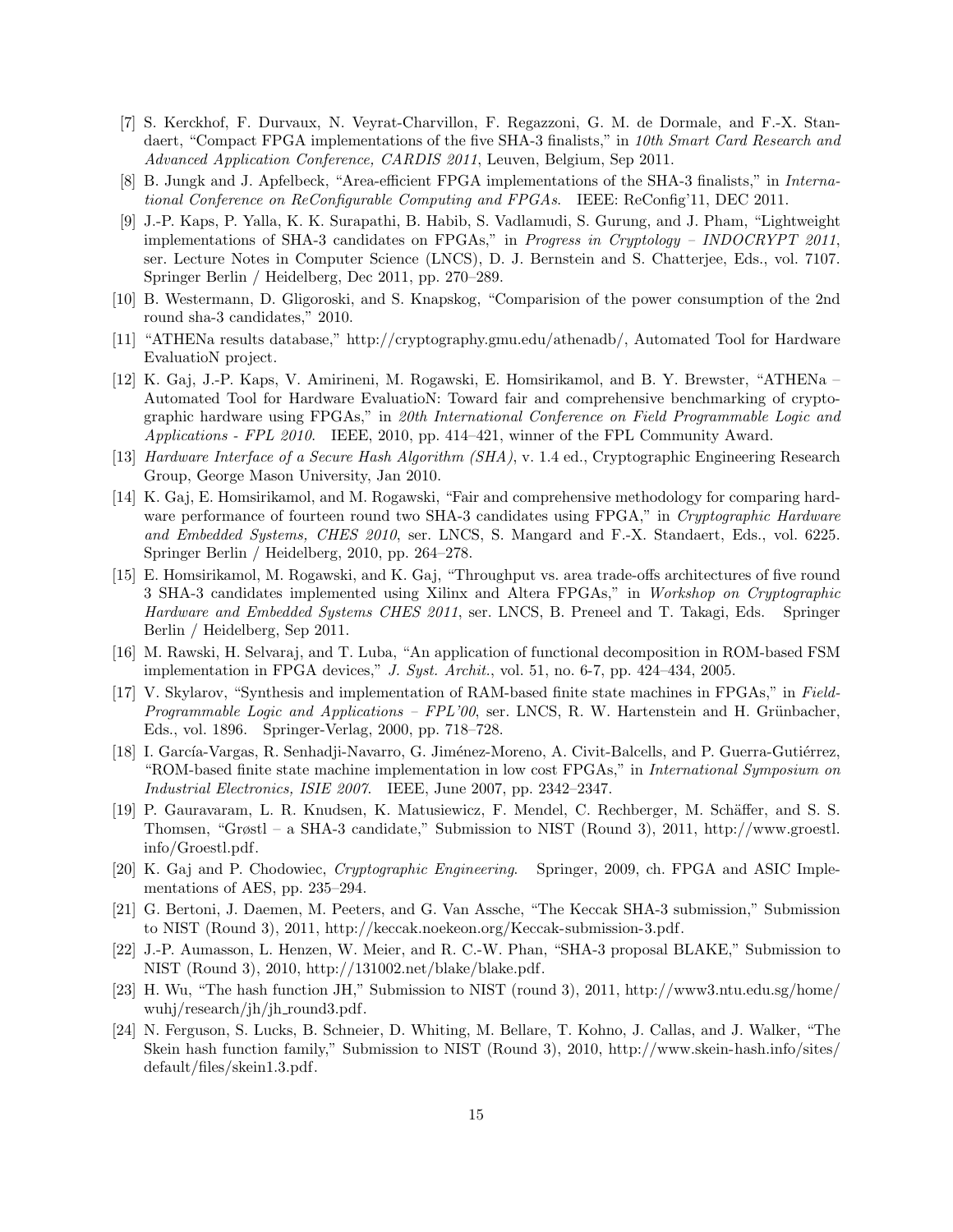- [25] S. Matsuo, M. Knežević, P. Schaumont, I. Verbauwhede, A. Satoh, K. Sakiyama, and K. Ota, "How can we conduct "fair and consistent" hardware evaluation for SHA-3 candidate?" Second SHA-3 Candidate Conference, Tech. Rep., 2010.
- [26] B. Baldwin, N. Hanley, M. Hamilton, L. Lu, A. Byrne, M. O'Neill, and W. P. Marnane, "FPGA implementations of the round two SHA-3 candidates," Second SHA-3 Candidate Conference, Tech. Rep., 2010.

# **Appendix**

|             |           | $P_{Static}$               | $P_{Dynamic}$ | $P_{Total}$                | Energy/bit |
|-------------|-----------|----------------------------|---------------|----------------------------|------------|
|             | Algorithm | $\mathop{\rm mW}\nolimits$ | mW            | $\left[\mathrm{mW}\right]$ | nJ/bit     |
|             | BLAKE-256 | 11.3                       | 30.6          | 41.9                       | 0.475      |
|             | Grøstl    | 11.4                       | 30.5          | 41.9                       | 0.895      |
|             | JH42      | 11.3                       | 31.5          | 42.8                       | 1.339      |
| <b>BRAM</b> | Keccak    | 11.3                       | 23.7          | 35.0                       | 2.422      |
|             | Skein     | 11.3                       | 17.3          | 28.6                       | 2.725      |
|             | $SHA-2$   | 11.4                       | 27.9          | 39.3                       | 0.913      |
|             | BLAKE-256 | 11.3                       | 31.6          | 42.9                       | 0.486      |
|             | Grøstl    | 11.3                       | 28.5          | 39.8                       | 0.605      |
| Logic only  | JH42      | 11.3                       | 32.5          | 43.8                       | 1.369      |
|             | Keccak    | 11.3                       | 16.4          | 27.7                       | 1.220      |
|             | Skein     | 11.4                       | 24.6          | 36.0                       | 3.372      |
|             | $SHA-2$   | 11.3                       | 15.1          | 26.4                       | 0.450      |

Table 4: Power Measurements on Spartan-3E

Table 5: Implementation results of our implementations of SHA-3 candidates

| Message       |             |           |               |                |                                                |                      | Long                    | Short                |                            |
|---------------|-------------|-----------|---------------|----------------|------------------------------------------------|----------------------|-------------------------|----------------------|----------------------------|
| Device        | Version     | Algorithm | (LEs)<br>Area | Memory<br>Bits | H<br>(ns)<br>Maximum<br>$\operatorname{Delay}$ | Throughput<br>(Mbps) | (Mbps/slice)<br>TP/Area | Throughput<br>(Mbps) | (Mbps/slice)<br>$TP/A$ rea |
|               | <b>BRAM</b> | BLAKE-256 | 1,367         | 2,048          | 9.98                                           | 176.9                | 0.13                    | 166.0                | 0.121                      |
|               |             | Grøstl    | 1,221         | 3,072          | 6.26                                           | 149.6                | 0.12                    | 75.7                 | 0.062                      |
|               |             | JH42      | 1,045         | 3,840          | 9.15                                           | 69.9                 | 0.07                    | 34.2                 | 0.033                      |
| (ep2c8f256c6) |             | Keccak    | 996           | 8,192          | 5.48                                           | 52.7                 | 0.05                    | 52.5                 | 0.053                      |
|               |             | Skein     | 930           | 4,096          | 9.89                                           | 21.2                 | 0.02                    | 10.8                 | 0.012                      |
| $\Box$        |             | $SHA-2$   | 1,195         | 8,192          | 11.45                                          | 75.1                 | 0.06                    | 72.8                 | 0.061                      |
|               |             | BLAKE-256 | 2,019         | $\overline{0}$ | 7.39                                           | 238.8                | 0.12                    | 224.1                | 0.111                      |
|               | only        | Grøstl    | 3,937         | $\overline{0}$ | 5.52                                           | 238.4                | 0.06                    | 121.2                | 0.031                      |
| Cyclone       |             | JH42      | 5,527         | $\overline{0}$ | 10.05                                          | 63.7                 | 0.01                    | 31.2                 | 0.006                      |
|               | Logic       | Keccak    | 6,247         | $\overline{0}$ | 8.49                                           | 53.5                 | 0.01                    | 53.1                 | 0.008                      |
| Altera        |             | Skein     | 6,141         | $\overline{0}$ | 15.83                                          | 13.5                 | 0.001                   | 6.8                  | 0.001                      |
|               |             | SHA-2     | 4,705         | $\overline{0}$ | 7.94                                           | 147.9                | 0.03                    | 141.7                | 0.030                      |